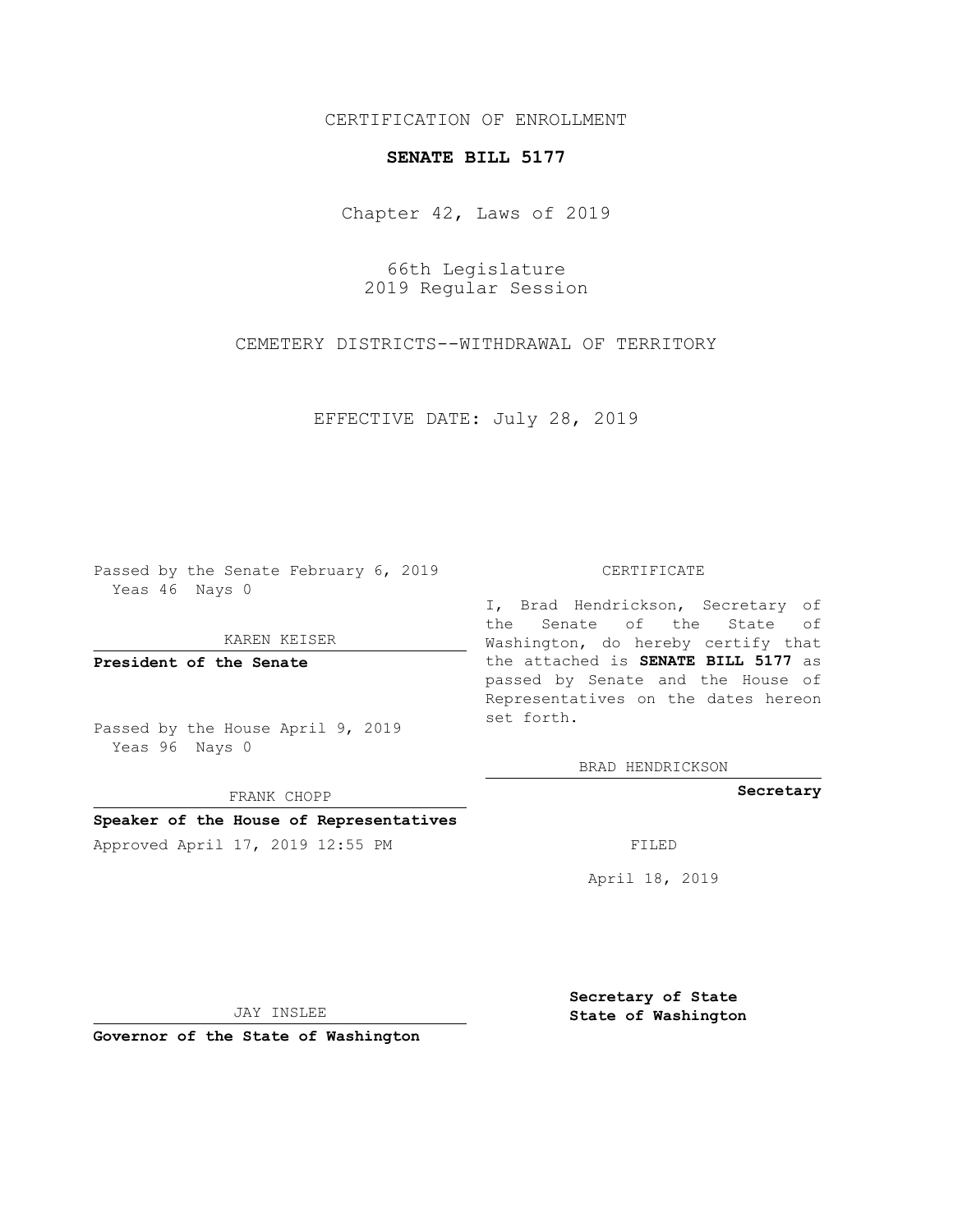Passed Legislature - 2019 Regular Session

**State of Washington 66th Legislature 2019 Regular Session**

**By** Senators Braun and Takko

1 AN ACT Relating to cemetery district withdrawal of territory; and 2 amending RCW 68.54.130.

3 BE IT ENACTED BY THE LEGISLATURE OF THE STATE OF WASHINGTON:

4 **Sec. 1.** RCW 68.54.130 and 2017 c 62 s 1 are each amended to read 5 as follows:

6 (1) Territory within a cemetery district may be withdrawn from 7 the district in the same manner provided by law for withdrawal of 8 territory from water-sewer districts, as provided by chapter 57.28 9 RCW, except ((that no territory within a cemetery district may be 10 withdrawn unless a special election is held and a majority of votes 11 cast by qualified voters residing within the district approve the 12 withdrawal. Agreement between the district board of commissioners and 13 the county legislative authority on the findings of fact under RCW 14 57.28.080 does not preclude an election under this section.)) as 15 provided otherwise in subsections (2) and (3) of this section.

16 (2) If a territory has qualified voters residing within it, then 17 the territory may not be withdrawn from the cemetery district unless 18 a special election is held and a majority of votes cast by qualified 19 voters residing within the district approve the withdrawal. Agreement 20 between the district board of commissioners and the county